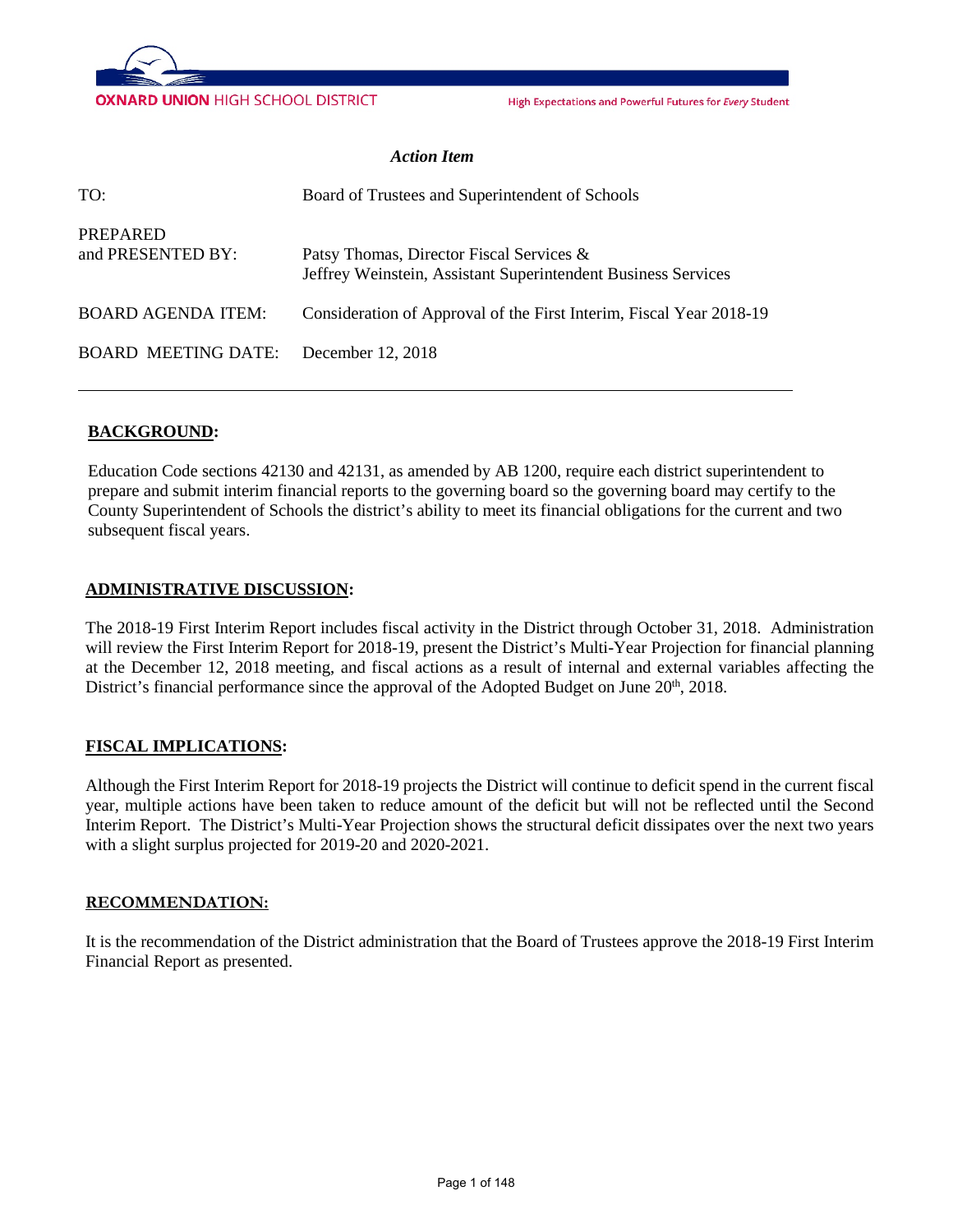

### 2018-19 First Interim

The First Interim is based on current budget information which contains information related to the final Adopted Budget for 2018-19, which was signed by Governor Brown on June 27, 2018. A new Governor will take office in January 2019 and based on the common message from the Business and Administration Steering Committee (BASC), LEA's should take caution regarding commitments to LCFF and discretionary funding until the Governor reveals his priorities. Changes include the increase of .7% on the LCFF base grant and decrease of One Time Discretionary Funds from \$344 per ADA at the May Revise to \$184 at the Adoption of the State Budget.

The District administration will continue to work with the Board of Trustees on maintaining a balanced budget and long-term financial stability.

### Comments and Changes

- $\triangleright$  For the readers understanding of the various SACS reports, it is important to look at the headings, especially if they indicate unrestricted or restricted resources. The California School Accounting Manual (CSAM) prescribes certain accounting principles and practices specific to unrestricted and restricted programs/funding. Some of the reports combine unrestricted and restricted accounts and they are so labeled.
- $\triangleright$  The projected Reserve for Economic Uncertainties (REU), in Form 01 on page 2 under Projected Year Totals, amounts to \$6,514,322 which is 3% of total budgeted expenditures and other outgo.
- $\triangleright$  Board Policy 3100 establishes a minimum reserve for economic uncertainty (REU) in the range of  $3 - 5\%$ . For clarity, 5% is not the maximum, but rather the upper end of the minimum range.
- $\triangleright$  Other Funds, Forms 11-73, are reported in the documentation for the First Interim Report. They include Adult Education, Cafeteria, Building, Capital Facilities, and Foundation Trust. All these Other Funds are in a solvent budgeted status as of First Interim.
- The First Interim Report of Average Daily Attendance, Form A, reflects the current ongoing district wide ADA/Enrollment status. We have conservatively projected our numbers based on prior year P2 ADA.
- $\triangleright$  The actual and estimated cash flows, Form CASH, indicate the District will end the fiscal year in a positive cash position.
- $\triangleright$  The report of Criteria and Standards, Form 01CS, for the First Interim Report indicates the County Superintendent of Schools to approve the District's First Interim Financial Statement, once considered and approved by the Board of Trustees.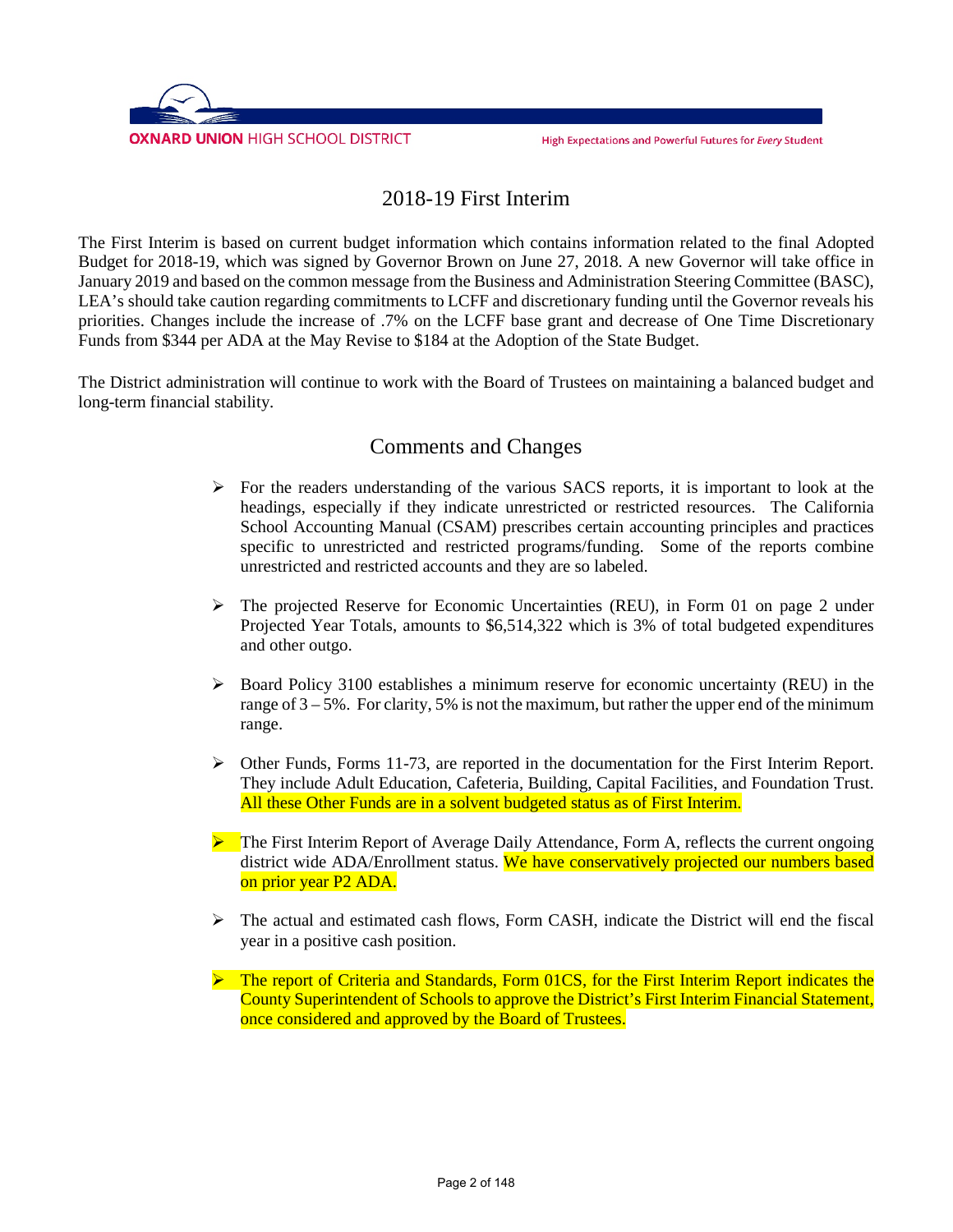## Revenue Summary

### Total Projected Revenues in 2018-19 \$207,535,513

**LCFF Revenue**: The District projects a decrease in LCFF revenues of  $(\$1,815,707)$  from \$171,874,774 in the adopted budget to \$170,059,067 in 2018-19 is due to the **reduction in projected enrollment of 178 ADA, reduction of unduplicated students, and only a .7% increase in COLA.** The reduction is due to the number of English Language students being reclassed and a reduction in Free and Reduced eligibility which may be a result of the implementation of the Community Education Program (CEP) where all OUHSD students are eligible for free breakfast and lunch and are not required to complete an eligibility form. The Site and DO Administration are working together to increase these numbers.

**Federal Revenue:** The District projects an increase in Federal revenues of \$483,330 from \$8,101,527 in the adopted budget to \$8,584,857 in 2018-19 is due to increased allocations in SPED IDEA, Title I and Carl Perkins funding. Also included in the increase is prior year carryover in Title I, Title II and National Park Service. This was offset by reductions in Title III Immigrant and LEP funding.

**Other State Revenue:** The District projects a decrease of (\$5,764,311) in Other State revenue from \$23,097,724 in the adopted budget to \$17,333,413 in 2018-19 due to a duplicated statement in budgeting \$3,391,729 in Prop. 39 revenue which should have been carryover in the fund balance and the reduction of **\$2,488,342 in One Time** Discretionary fund which the Governor reduced from \$344 per ADA to \$184 per ADA after the district budget was submitted. The balance of \$115,760 was due to carryover funds and revenue for Mental Health and new funding Scale Up.

**Other Local Revenue:** The District projects an increase in Other Local revenue of \$509,584 from \$11,048,592 in the adopted budget to \$11,558,176 in 2018-19 due to budgeting for ASB reimbursable revenue which is offset by the expenditures, carryover donations, increased reimbursable LCI Out of Home Care and excess cost reimbursement.

| Revenue                    | 2018-19<br><b>Adopted Budget</b> | 2018-19<br><b>First Interim</b> | <b>Changes</b>  |
|----------------------------|----------------------------------|---------------------------------|-----------------|
| <b>LCFF</b> Entitlement    | \$171,874,774                    | \$170,059,067                   | \$1,815,707     |
| <b>Federal Revenue</b>     | 8,101,527                        | 8,584,857                       | 483,330         |
| <b>Other State Revenue</b> | 23,097,724                       | 17,333,413                      | (5,764,311)     |
| Local Revenue              | 11,048,592                       | 11,558,176                      | 509,584         |
| <b>Total</b>               | \$214,122,617                    | \$207,535,513                   | $(\$6,587,104)$ |

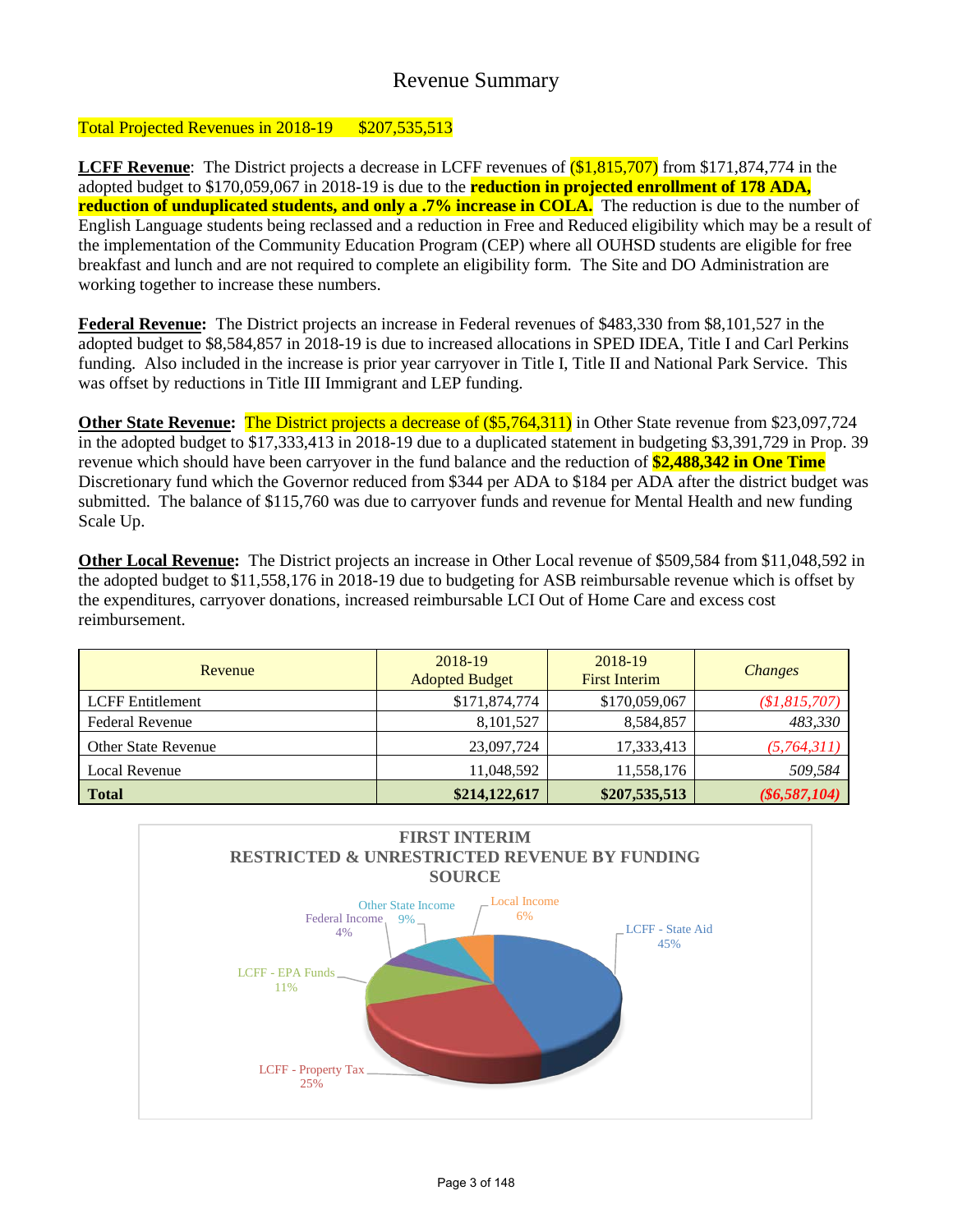# Expenditure Summary

### Total Projected Expenditures in 2018-19 \$217,144,039

**Certificated Salary**: **The District projects an increase of \$1,317,283** from \$84,709,553 in the adopted budget to \$86,026,836 in 2018-19 due to an increase of 17.8 FTE which includes 10.6 FTE LCAP paid certificated positions, 5.6 FTE SPED teachers, 1.0 FTE sabbatical, and .60 FTE counselor. Reallocation of hourly salaries to cover negative line item budgets. Budgeting of carryover in restricted programs and unanticipated summer school costs.

**Classified Salary: The District projects an increase of \$210,717** from \$26,960,622 in the adopted budget to \$27,171,339 in 2018-19 due to an increase of 11.25 FTE in Special Education 1:1 paraeducators, ASB reimbursable salaries, Speech Language Assistant, Migrant Guidance Technician salaries being reallocated to Title I which was offset by decreases in replacement for retired or resigned clerical staff and the elimination of 1.5 FTE for enrichment assistants.

**Benefits: The District projects an increase of \$881,730** from \$66,309,640 in the adopted budget to \$67,191,370 in 2018-19 due to additional FTE and budgeted hourly. This was offset by a decrease in retiree health benefits due to changes in plans and loss of retirees.

**Books and Supplies:** The District projects an increase of \$1,371,479 from \$7,507,093 in the adopted budget to \$8,878,572 in 2018-19 due to budgeting for carryover in categorical programs and unrestricted lottery. The reallocation of budget from object 5xxx to 4xxx to cover negative balances.

**Services & Other Operating:** The District projects a decrease of (\$560,749) from \$20,434,272 in adopted budget to \$19,873,523 in 2018-19 due to a reduction in estimated costs for resource officers, reduction to offset the reduction in supplemental/concentration funding and reallocation of budgets to clear negative balances.

**Capital Outlay:** The District projects a decrease of (\$46,161) from \$4,535,679 in adopted budget to \$4,489,518 in 2018-19 due to reallocation of budget to clear negative balances.

**Other Outgo-Excess Costs:** The District projects an increase of \$52,127 from \$3,661,450 in adopted budget to \$3,713,577 in 2018-19 due to increased estimated costs for Special Education transportation.

**Other Outgo-Indirect:** The District projects an increase of \$14,411from \$461,875 in adopted budget to \$476,286 in 2018-19 due to budgeting for categorical allocation increases and carryover which is offset by the decease in supplemental/concentration indirect that was used to offset the reduction in revenue.

**Transfers Out:** The District projects and increase of \$200,514 from \$75,076 in adopted budget to \$275,590 in 2018-19 due to budgeting for the contribution to Oxnard #8 in the 2017-18 unaudited actuals and increase in classroom unit cost for the GED program that is transferred to Adult Education.

| <b>Expenditures</b>          | 2018-19<br><b>Adopted Budget</b> | 2018-19<br><b>First Interim</b> | <b>Changes</b> |
|------------------------------|----------------------------------|---------------------------------|----------------|
| <b>Certificated Salaries</b> | \$84,709,553                     | \$86,026,836                    | \$1,317,283    |
| <b>Classified Salaries</b>   | 26,960,622                       | 27, 171, 339                    | 210,717        |
| <b>Employee Benefits</b>     | 66,309,640                       | 67,191,370                      | 881,730        |
| <b>Books and Supplies</b>    | 7,507,093                        | 8,878,572                       | 1,371,479      |
| Services, Other Operating    | 20,434,272                       | 19,873,523                      | (560, 749)     |
| Capital Outlay               | 4,535,679                        | 4,489,518                       | (46, 161)      |
| Other Outgo                  | 3,199,575                        | 3,237,291                       | 37,716         |
| <b>Total Expenditures</b>    | \$213,656,434                    | \$216,868,449                   | \$3,212,015    |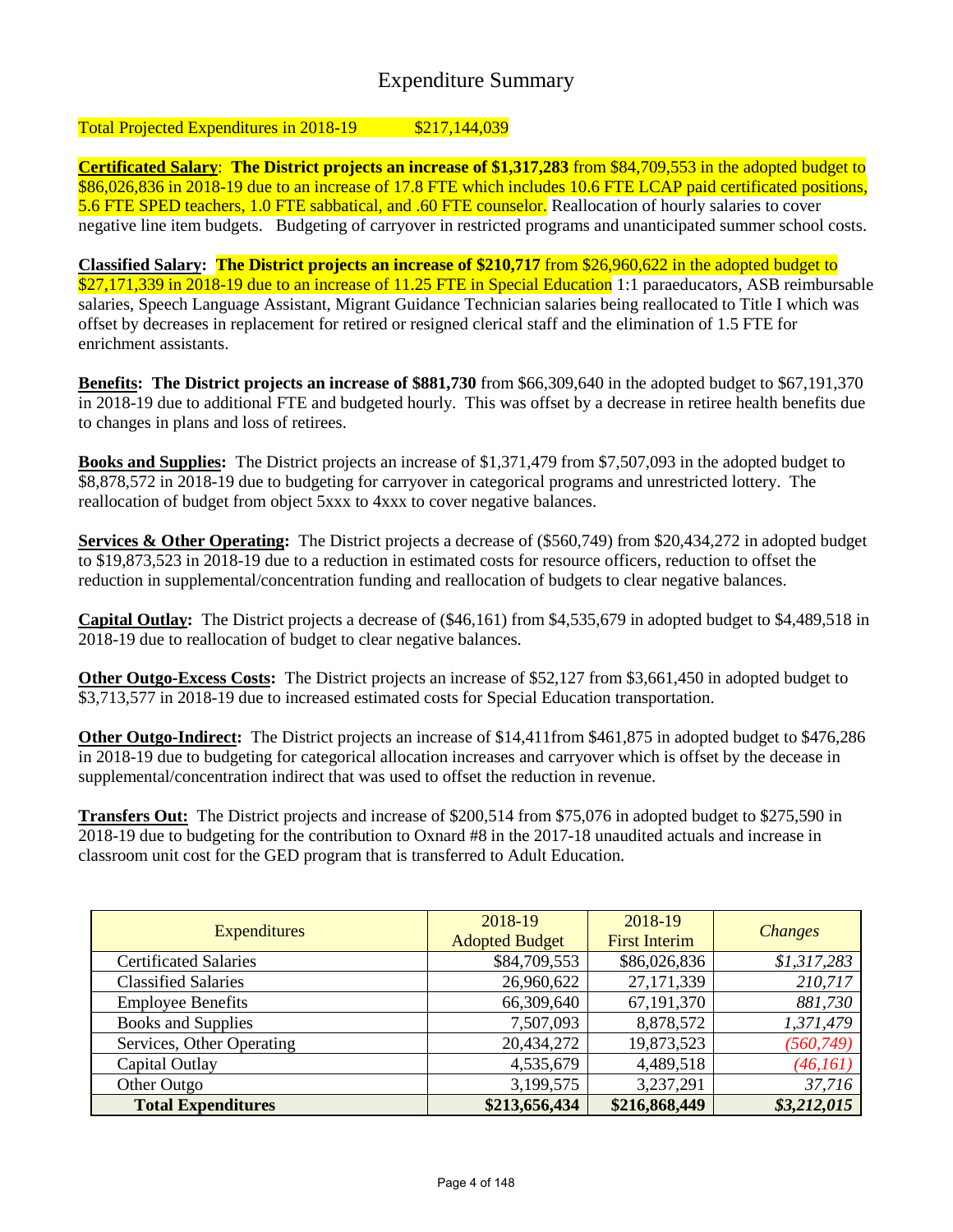

# **OUHSD BUDGET REDUCTION PLAN**

|                                        |     | <b>OUHSD</b>          |
|----------------------------------------|-----|-----------------------|
|                                        |     | <b>Adopted Budget</b> |
| <b>Anticipated Ending Income</b>       |     | \$391,107.00          |
| <b>MAJOR REVENUE CHANGES</b>           |     | <b>First Interim</b>  |
| Decrease in anticipated enrollment     |     | (1,815,707.00)        |
| Duplication of Prop 39 funding         |     | (3,391,279.00)        |
| One Time funds reduction               |     | (2,488,342.00)        |
| <b>Subtotal of Decreased Revenue</b>   |     | (7,695,328.00)        |
| <b>MAJOR EXPENSE CHANGES</b>           |     | <b>First Interim</b>  |
| Certificated FTE Increase              | \$. | (1,317,283.00)        |
| Classified FTE Increase                | \$  | (210, 717.00)         |
| Increase in Benefit Costs              | \$  | (881,730.00)          |
| <b>Subtotal of Increased Expenses</b>  | \$  | (2,409,730.00)        |
| <b>Projected Ending Balance Before</b> |     |                       |
| <b>Actions</b>                         | Ś   | (9,608,526.00)        |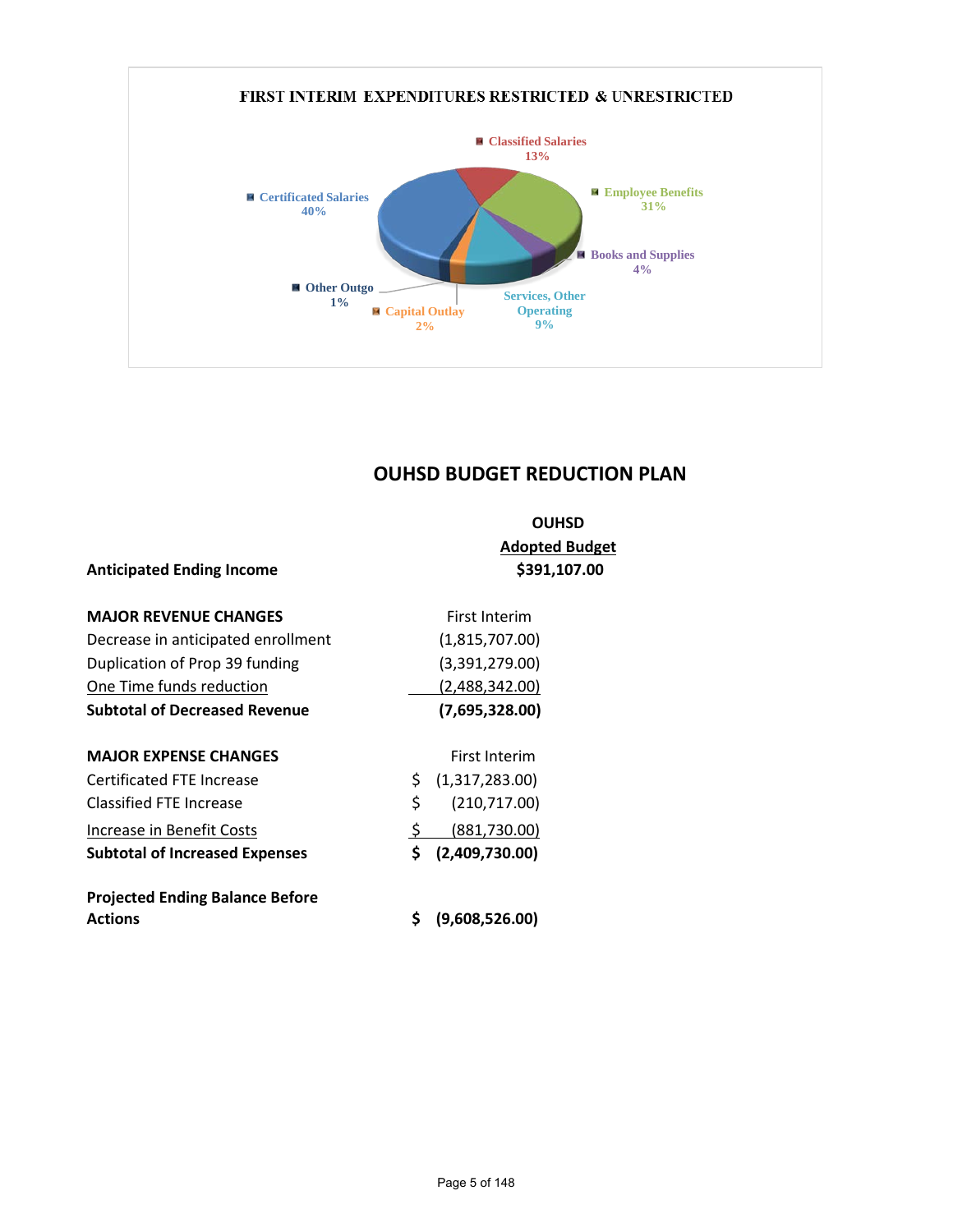|                                                     | <b>OUHSD</b><br><b>REVENUE</b><br><b>First Interim</b> |
|-----------------------------------------------------|--------------------------------------------------------|
| <b>Projected Ending Balance Before Actions</b>      | (9,608,526.00)                                         |
| <b>IDENTIFIED COST REDUCTIONS FOR 2nd INTERIM</b>   |                                                        |
| Decrease LCAP Budget to match income                | \$1,885,415.00                                         |
| Reduction of 2018/19 Prop 39 expenses               | 3,082,000.00                                           |
| 10% reduction in Department and Site Budgets        | 184,000.00                                             |
| <b>Reduction in Consultants and Vendor Services</b> | 284,000.00                                             |
| Potential Other Savings Identified                  | 2,250,000.00                                           |
| Reduction of overtime/additional hrs.               | 150,000.00                                             |
| <b>Subtotal of Fiscal Actions</b>                   | \$7,835,415.00                                         |
| <b>Projected Ending Balance After Actions</b>       | \$(1,773,111.00)                                       |
| <b>ADDITIONAL FISCAL ACTIONS NEEDED</b>             | \$<br>1,800,000.00                                     |

## Contributions to Restricted Programs Summary

The table below shows the contributions to support restricted programs. The increase to Special Education is due to 11.25 new Paraeducator positions and increase in transportation costs.

|                                       | 2018-19<br><b>Adopted Budget</b> | 2018-19<br><b>First Interim</b> | <b>Changes</b> |
|---------------------------------------|----------------------------------|---------------------------------|----------------|
| <b>Special Education</b>              | 5,863,078                        | 6,460,578                       | 597,500        |
| <b>Routine Restricted Maintenance</b> | 4,576,231                        | 4,576,231                       |                |
| <b>Total Support</b>                  | 10,439,309                       | 11,036,809                      | 597,500        |

# Ending Fund Balance Summary

Historically, actual year-end ending balances are more favorable than those forecasted during the fiscal year. Due to the decrease in income and increase in expenses after Adopted Budget, Fiscal Services has engaged in a cost cutting efforts that will assist in a higher ending balance. While there is no assurance that the district will realize a higher ending balance as the year progresses, it is a possibility because of the district's conservative approach to budget development and initiated cost cutting measures.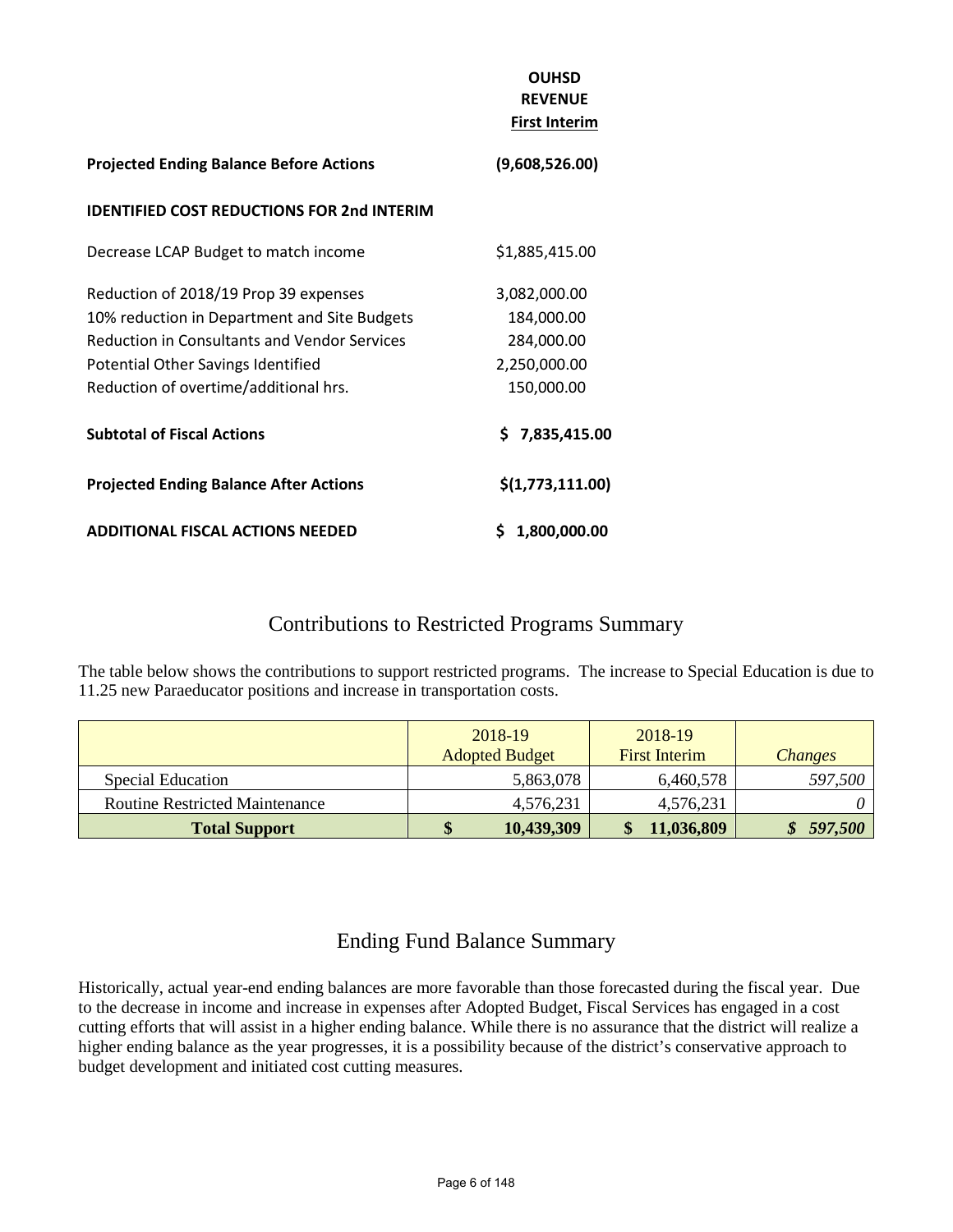The components of the Ending Balance as reflected in the schedules below, include a reserve for economic uncertainties, reserves for warehouse stores inventory, revolving funds, audit adjustment, assigned and undesignated balance.

Since the Adopted Budget, the ending balance increased \$6,058,004. The actual beginning balance was more than projected at adopted. Carryover, one-time funds, and unspent budget attributed to the increase in the ending fund balance.

|                                           | 2018-19<br><b>Adopted Budget</b> | 2018-19<br><b>First Interim</b> | <b>Changes</b> |
|-------------------------------------------|----------------------------------|---------------------------------|----------------|
| <b>Beginning Balance</b>                  | \$<br>17,843,138                 | 23,901,142<br>\$                | \$6,058,004    |
| Audit Adjustment                          |                                  | (79, 328)                       | (79, 328)      |
| <b>Operating Surplus (Deficit)</b>        | 391,107                          | (9,608,526)                     | (9,999,633)    |
| <b>Ending Balance</b>                     | 18,234,245                       | 14,213,288                      | (4,020,957)    |
|                                           |                                  |                                 |                |
| <b>Reserve for Economic Uncertainties</b> | 6,411,946                        | 6,514,322                       | 102,376        |
| Revolving Cash Fund and Stores            | 210,000                          | 210,000                         | 0              |
| Assigned                                  | 491,000                          | 2,906,000                       | 2,415,000      |
| <b>Total Reserves and Designations</b>    | 7,112,946                        | 9,630,322                       | 2,517,376      |
| <b>Undesignated Balance</b>               | 11,121,299                       | 4,582,966                       | (6, 538, 333)  |
| <b>Ending Balance</b>                     | \$<br>18,234,245                 | \$14,213,288                    | \$(4,020,957)  |

| Assigned                        | 2018-19<br><b>Adopted Budget</b> | 2018-19<br><b>First Interim</b> | <b>Changes</b> |
|---------------------------------|----------------------------------|---------------------------------|----------------|
|                                 |                                  |                                 |                |
| Prop 39 Energy Savings          | \$91,000                         | \$91,000                        | \$0            |
| Oxnard #8 Start Up Contribution | 400,000                          |                                 | (400,000)      |
| 2017-18 Summer School Savings   |                                  | 809,706                         | 809,706        |
| <b>Unallocated Unit Share</b>   |                                  | 2,005,294                       | 2,005,294      |
| <b>Total Assigned</b>           | \$491,000                        | \$2,906,000                     | \$2,415,000    |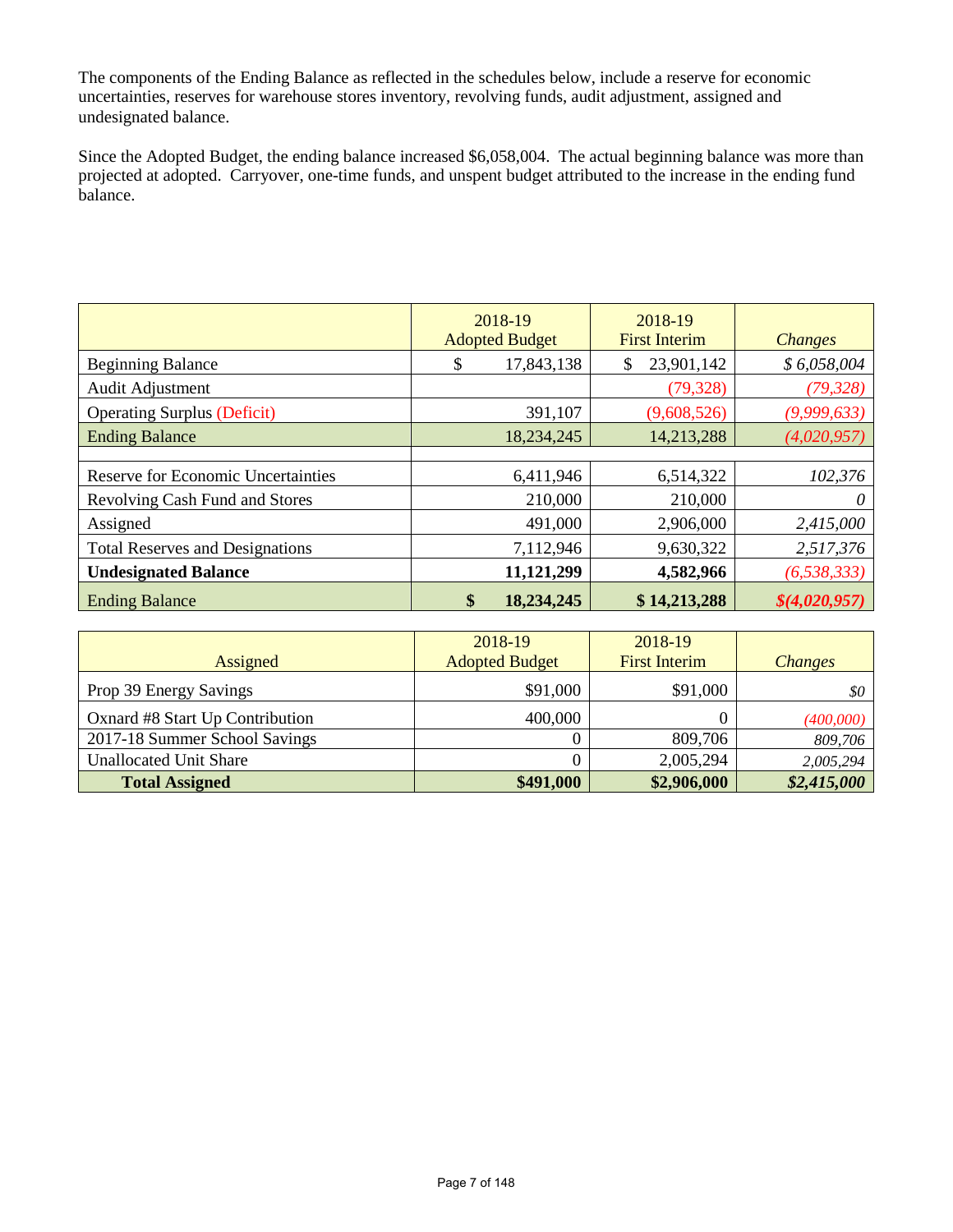

# Multi Year Projection

The multiple year projection, Form MYP1 for both unrestricted and restricted funds, document that the District will be able to meet Board Policy 3100 and the specified future year's obligations for 2019-20 and 2020-21. District administration will be working with the Board of Trustees after the Governor's 2019-20 Budget is released in January 2019. Budget plans, with appropriate contingencies, will be developed to ensure that the district maintains financial stability.

|                                          | 2018-19       | 2019-20       | $2020 - 21$ |
|------------------------------------------|---------------|---------------|-------------|
| Revenues & Other Financing Sources       | 207, 535, 513 | 208, 107, 159 | 212,495,143 |
| Expenditures & Other Financing Uses      | 217,144,039   | 207,791,649   | 210,801,190 |
| Net Increase (Decrease) to Fund Balance  | (9,608,526)   | 315,510       | 1,693,953   |
|                                          |               |               |             |
| <b>Beginning Fund Balance</b>            | 23,821,814    | 14,213,288    | 14,528,798  |
| <b>Ending Fund Balance</b>               | 14,213,288    | 14,528,798    | 16,222,751  |
| Revolving Cash & Stores                  | 210,000       | 210,000       | 210,000     |
| <b>Reserves</b>                          | 7,488,966     | 8,085,048     | 9,688,715   |
| Reserve for Economic Uncertainties of 3% | 6,514,322     | 6,233,750     | 6,324,036   |
| <b>Estimated Reserve %</b>               | 6.55%         | 6.99%         | 7.70%       |

|                                         | 2018-19      |             | 2019-20      |            | 2020-21      |                |
|-----------------------------------------|--------------|-------------|--------------|------------|--------------|----------------|
|                                         | Unrestricted | Restricted  | Unrestricted | Restricted | Unrestricted | Restricted     |
| Revenues & Other Financing Sources      | 168,910,150  | 38,625,363  | 170,521,339  | 37,585,820 | 174,576,191  | 37,918,952     |
| Expenditures & Other Financing Uses     | 174,046,726  | 43,097,313  | 170,205,829  | 37,585,820 | 172,882,238  | 37,918,952     |
| Net Increase (Decrease) to Fund Balance | (5,136,576)  | (4,471,950) | 315,510      |            | 1,693,953    | $\overline{0}$ |
| <b>Beginning Fund Balance</b>           | 19,349,864   | 4,471,950   | 14,213,288   |            | 14,528,798   |                |
| <b>Ending Fund Balance</b>              | 14,213,288   |             | 14,528,798   |            | 16,222,751   | $\Omega$       |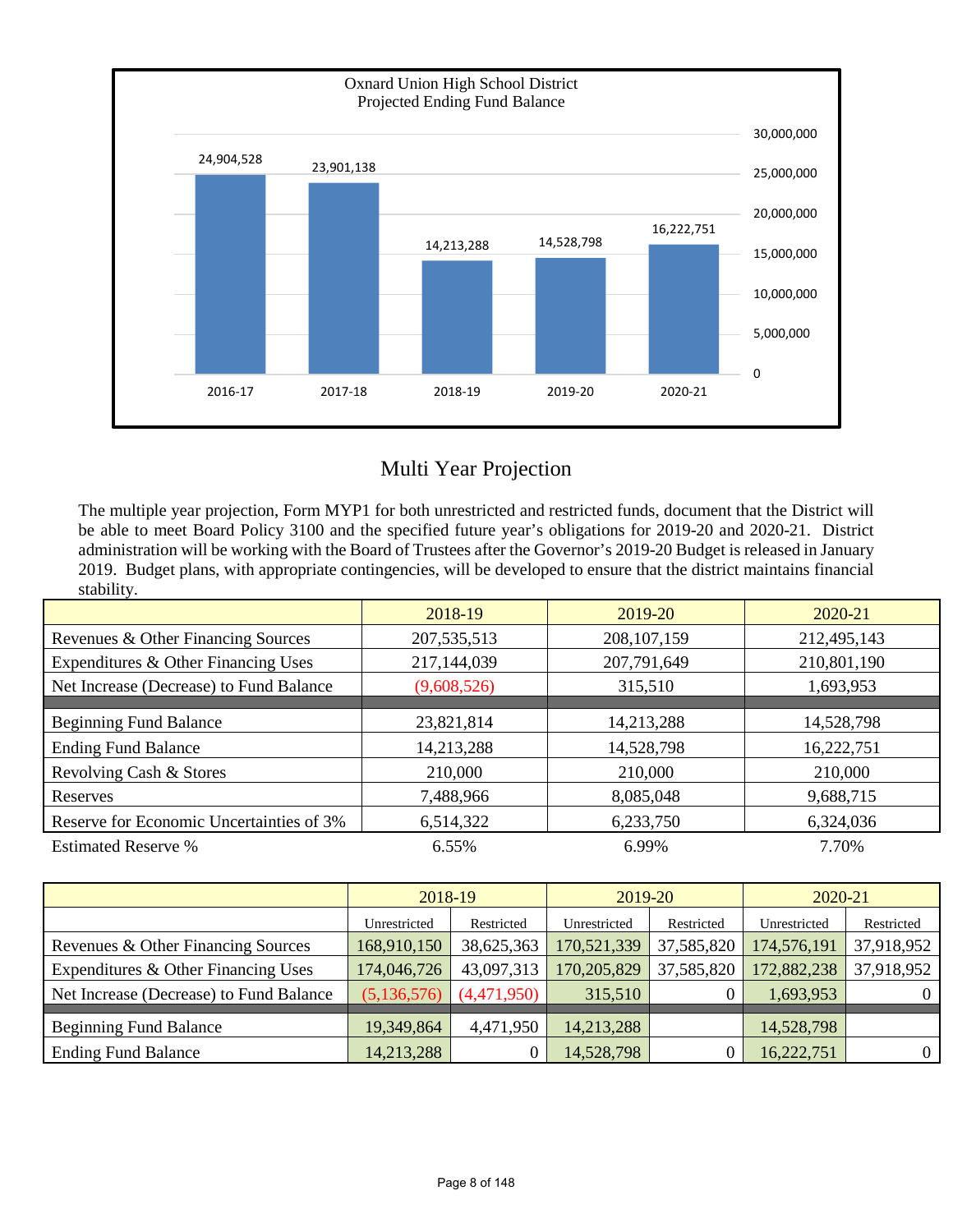# Enrollment/ADA History

The district primarily earns income through enrollment converted to Average Daily Attendance (ADA). Enrollment is simply the number of students enrolled in our schools. ADA is the Average Daily Attendance of those enrolled students.

| <b>Fiscal Year</b>          | 2013-14   | 2014-15   | 2015-16   | 2016-17   | 2017-18   | 2018-19   | 2019-20   | 2020-21   |
|-----------------------------|-----------|-----------|-----------|-----------|-----------|-----------|-----------|-----------|
|                             | Actual    | Actual    | Actual    | Actual    | Actual    | Projected | Projected | Projected |
| CBEDS Enrollment            | 16,121    | 16,412    | 16,516    | 16,634    | 16,662    | 16,679    | 16,829    | 16,905    |
| <b>County Operated SPED</b> | 34        | 39        | 46        | 39        | 52        | 52        | 52        | 52        |
| Total Enrollment            | 16,155    | 16,451    | 16,562    | 16,673    | 16,714    | 16,731    | 16,881    | 16,957    |
| $P2$ ADA                    | 15,087.98 | 15,334.56 | 15,391.85 | 15,524.05 | 15,549.22 | 15,599.49 | 15,669.16 | 15,739.14 |
| <b>ADA/CBEDS Ratio</b>      | 93.40%    | 93.21%    | 92.93%    | 93.11%    | 93.03%    | 93.24%    | 92.82%    | 92.82%    |

Summary of Other Funds

| <b>Other Funds</b>                      | <b>Adult</b><br><b>Education</b> | Cafeteria      | <b>Measure H</b> | <b>Measure A</b> | <b>Developer</b><br>Fees | Capital<br><b>Facilities</b><br><b>RDA</b> |
|-----------------------------------------|----------------------------------|----------------|------------------|------------------|--------------------------|--------------------------------------------|
|                                         | <b>110</b>                       | 130            | 214              | 215              | 250                      | 251                                        |
| <b>Total Revenue</b>                    | 3,996,727                        | 6,626,389      | 352,591          | 2,000,000        | 1,852,452                | 1,722,394                                  |
| <b>Total Expenditures</b>               | 4,021,587                        | 6,791,861      | 4,862,500        | 31,342,500       | 370,600                  | 3,479,339                                  |
| Excess/ (Deficiency)                    | (24, 860)                        | (165, 472)     | (4,509,909)      | (29, 342, 500)   | 1,481,852                | (1,756,945)                                |
| <b>Other Financing Sources</b>          | 9,007                            | $\overline{0}$ | 0                | 129,342,500      | $\theta$                 | 66,583                                     |
| Net Inc/(Dec) to Fund<br><b>Balance</b> | (15, 853)                        | (165, 472)     | (4,509,909)      | 100,000,000      | 1,481,852                | (1,690,362)                                |
| <b>Beginning Balance</b>                | 15,853                           | 165,472        | 26,148,892       | 0                | 6,761,374                | 9,029,662                                  |
| <b>Ending Balance</b>                   | 0                                | $\Omega$       | 21,638,983       | 100,000,000      | 8,243,226                | 7.339.300                                  |